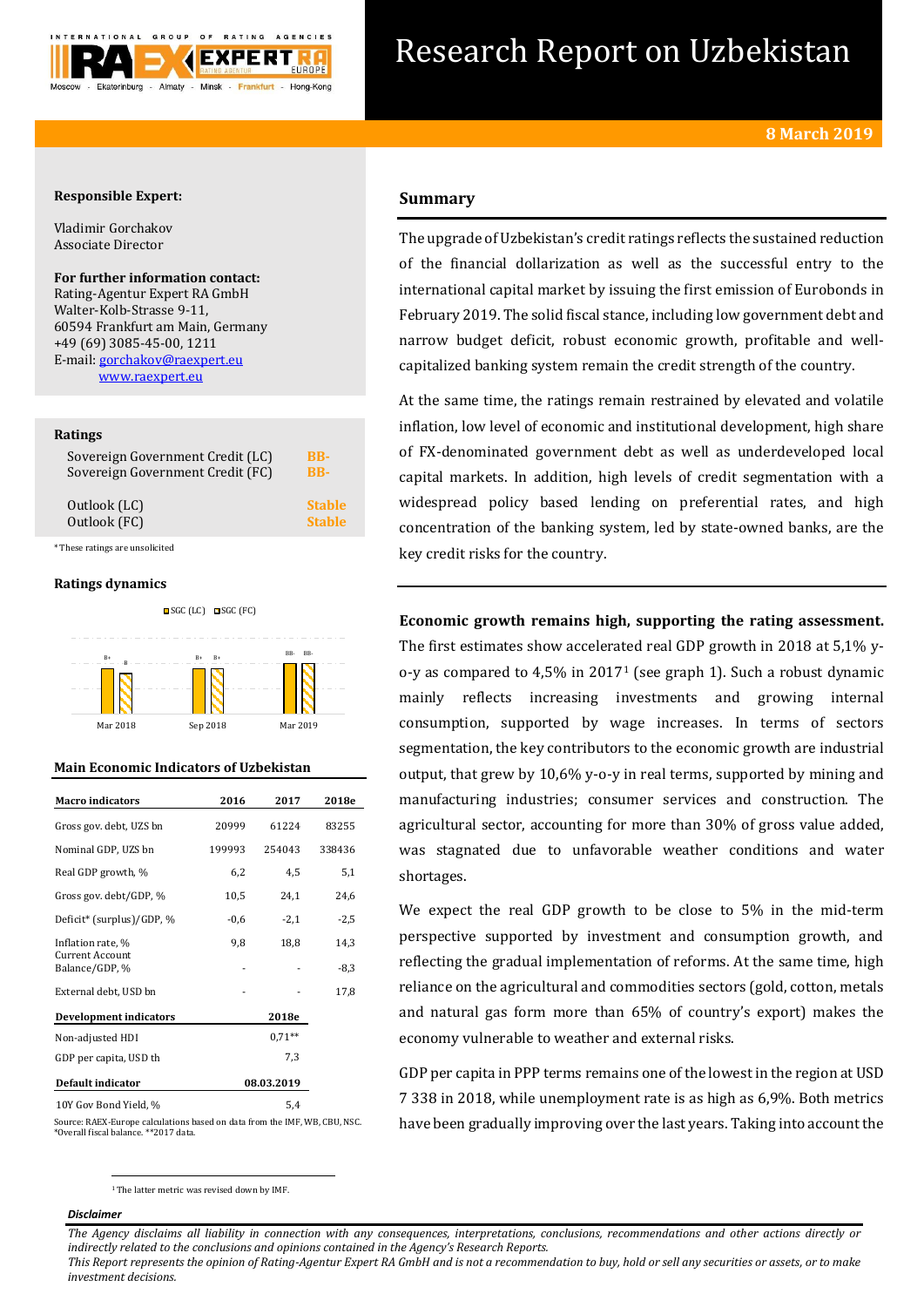

**Graph 1:** Macroeconomic indicators, %



Source: RAEX-Europe calculations based on data from the IMF and WB

**Graph 2:** Public debt and fiscal balance dynamics, % of GDP



Source: RAEX-Europe calculations based on data from the IMF and WB

demographic outlook, only sustainable and inclusive growth together with successful implementation of reforms can lead to a substantial improvement of both metrics in the long-term perspective.

**Debt load remains moderate, while the structure slightly improved following the new bonds issuance**. According to the latest estimates, the level of public debt reached 24,6% of GDP and around 80% of fiscal revenues by end-2018 (see graph 2). The metric reflects low credit risk for Uzbekistan despite the recorded debt accumulation over the last three years. Taking into account the government's intention to increase the depth of the local debt market and strengthen its position on international capital markets, we can expect the public debt to GDP ratio to reach 25% by the end of 2019.

The currency structure remains the key risk factor in regard to the government's debt position as almost 100% of public debt is FXdenominated and external. These risks are mitigated by the substantial accumulated international reserves equivalent to USD 27,1 bn, which cover total government debt and short-term debt by more than 3x and 63x respectively. Moreover, around 30% of government debt still can be considered as concessional (bilateral loans and credits from international financial institutions), which also partly mitigates repayment risks.

In December 2018 for the first time after the liberalization of the exchange rate, the UZS-denominated government bonds were issued on the local market with a nominal value of UZS 600 bn. Together with the issuances in February and March 2019 total volume of UZS-denominated bonds so far represents around 1% of the general government debt. However, we expect the government to continue issuing bonds on the local market along 2019, which is considered as a positive factor, reducing the currency risks of the debt structure and improving the local financial market.

In addition, in February 2019 for the first time ever, Uzbekistan issued USD 1 bn government bonds in the London Stock Exchange with two tranches with maturities in 2024 and 2029. The deal was priced with a yield of 4,8% and 5,4% on 5-year and 10-year notes respectively. By the end of February 2019 the latter papers were traded with a yield-spread around 2,8p.p. to 10-year US bonds, which is quite narrow for a developing country entering the market. Moreover, this issue created a positive benchmark for Uzbek companies planning to issue FX-denominated debt in international markets in 2019-2020.

## *Disclaimer*

*The Agency disclaims all liability in connection with any consequences, interpretations, conclusions, recommendations and other actions directly or indirectly related to the conclusions and opinions contained in the Agency's Research Reports.*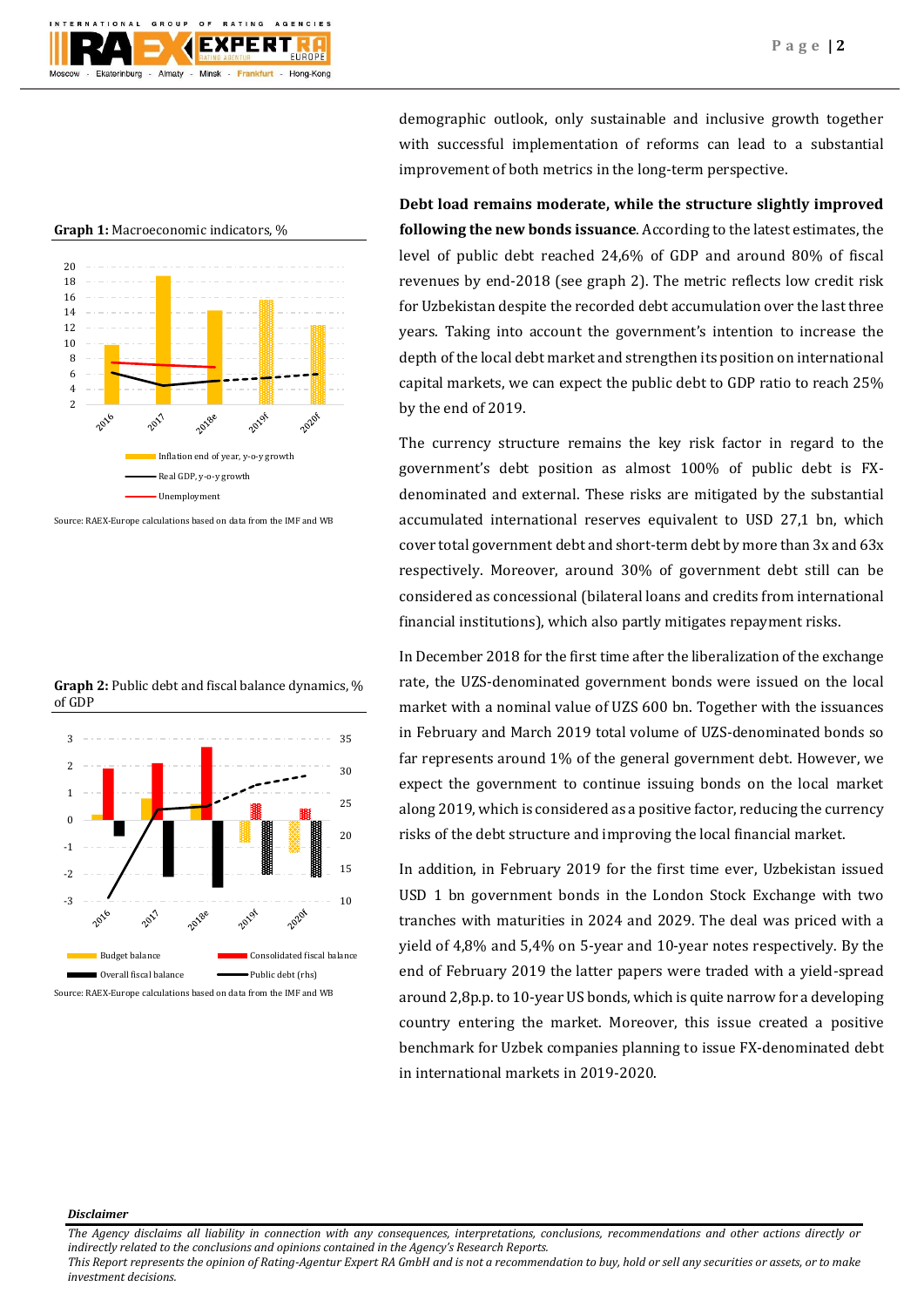

**Graph 3:** Financial soundness indicators, %







Source: RAEX-Europe calculations based on data from the CBU

**Fiscal position is sound but still distorted by off-budget operations.**  We estimate consolidated fiscal balance<sup>2</sup> to be around 2,7% of GDP by the end of last year, close to the 2017 reading of 2,1%; while the overall fiscal deficit, which includes policy-based lending operations<sup>3</sup> was projected to reach 2,5% according to IMF estimates (see graph 2). Even the most conservative assessment of around 3% deficit is not a risk for the fiscal position of the government in our view, and we do not expect significant deterioration of the fiscal stance by end-2019.

At the same time, the above mentioned off-budget spending negatively influenced our assessment of the quality of fiscal policy. The gradual reduction of such operations and the unification of all government-led transactions within a single account can trigger an upgrade of the factor assessment. In addition, we already considered the ongoing tax reform and the introduction of the three-year fiscal plan (instead of one-year), as a positive factor for the rating.

We also kept unchanged our assessment of the government contingent liabilities and privatization plans. Since the economy and the banking system in particular, are dominated by SOEs, it creates significant implicit contingent liabilities for the government, which has to provide resources in case of financial distress. This was already observed in 2017, when the banks received liquidity and capital support prior to the UZS devaluation. Since the government clarified that the improvement of corporate governance, transparency and financial position of major SOEs is a key short-term priority, we do not expect a significant reduction of the state share in the economy in the mid-term perspective. The authorities recently announced a restructuring program of several big energy companies, and even potential privatization of some state-owned banks. In our view, these plans will potentially materialize beyond 2019, while short-term privatization actions will be limited by non-agricultural land plots.

**Banking system metrics remain solid, but hidden risks persist.** Total banks' assets and gross loans grew by 28,7% and 51,3% y-o-y in nominal terms in 2018. These dynamics were mostly driven by loans to legal entities in the industrial sector, transport and communication industries for the purposes of investments and working capital. Mortgage and consumer loans increased by 48% and 265% y-o-y in nominal terms; however, they represent only 13% of total gross loans, posting a moderately low risks for the banking system stability; while more than

## *Disclaimer*

1

*The Agency disclaims all liability in connection with any consequences, interpretations, conclusions, recommendations and other actions directly or indirectly related to the conclusions and opinions contained in the Agency's Research Reports.*

<sup>2</sup> It includes revenues and expenditures for extra budgetary funds (primarily the Fund for Reconstruction and Development), lending and borrowing, and externally financed expenditures.

<sup>&</sup>lt;sup>3</sup> Such as investment project financing and lending by the Fund of reconstruction and development (FRD), recapitalization or capital injections in SOEs and SOBs.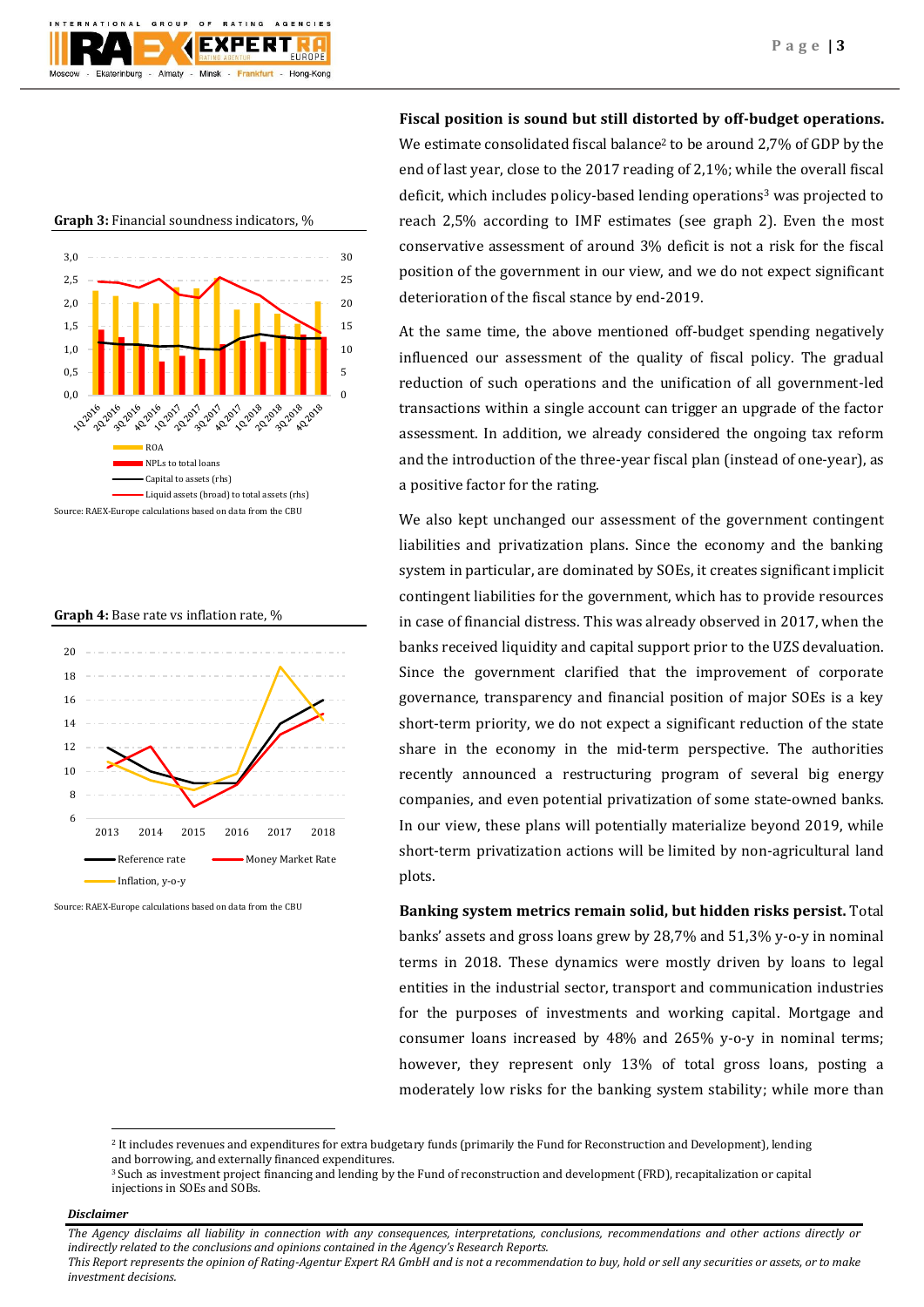

**Graph 5:** International reserves vs exchange rate



**Graph 6:** Financial dollarization, % of total



Source: RAEX-Europe calculations based on data from the CBU



**Graph 7:** External sector indicators, % of GDP

Source: RAEX-Europe calculations based on data from the IMF

85% of total loans consists of corporate debt, mostly provided by stateowned banks to SOEs at preferential rates (considered as policy-based lending).

Profitability and capitalization metrics of the banking system remain sound with ROA at 2%, capital-to-assets ratio at 12,4% and Regulatory capital to risk-weighted assets ratio at 15,6% by end-2018 (see graph 3). The officially disclosed level of NPLs to total loans ratio remains moderately low at 1,3% despite the slight increase over 2018. However, the concentration risks are still high with the three largest banks accounting for 55% of total assets, while SOBs still dominate the system accumulating more than 80% of total assets by end-2018. Taking into account, that some of SOEs already faced financial distress after the exchange rate liberalization, and large share of restructured FXdenominated loans we can expect the banks' balance sheets to deteriorate in the mid-term perspective. However, this risk is still partly mitigated by the high probability of support from the government.

**Monetary policy remains tight but not fully efficient.** The CPI index growth slowed down during 2018 and reached 14,3% y-o-y by the end of the year (see graph 4) after posting the highest value of 20,1% in January 2018. However, due to increased exchange rate volatility in 2H 2018 (see graph 5), rapid domestic demand growth, and the unfavorable inflation outlook, the Central Bank of Uzbekistan (CBU) increased the refinancing rate from 14% to 16% in September 2018 keeping the policy tight.

The efficiency of the transmission mechanism remains limited due to the above mentioned segmentation of the credit market and low independence of the CBU. Financial dollarization levels, which also distort the policy efficiency, declined gradually during 2018 and reached 56% of total loans and 38% of total deposits by the end of the year (see graph 6). The latter was supported by a CBU decree to introduce elevated obligatory reserve norms for FX-deposits of legal entities. We expect the monetary policy to remain tight over 2018 and inflation to be in the range between 15% and 18% by end-2019, which is above the CBU's forecast range between 13,5% and 15,5%. If the external environment remains moderately stable, we also expect dollarization to decrease further.

**External position deteriorated.** After the trade liberalization, imports in 2018 increased by 39,6% supported by credit growth mostly due to investment programs of SOEs. At the same time, exports increased only by 13,6%, leading to estimated trade and current deficits of 12% and 8% respectively (see graph 7). We expect both metrics to remain negative in the following years due to planned modernization of the national

## *Disclaimer*

*The Agency disclaims all liability in connection with any consequences, interpretations, conclusions, recommendations and other actions directly or indirectly related to the conclusions and opinions contained in the Agency's Research Reports.*